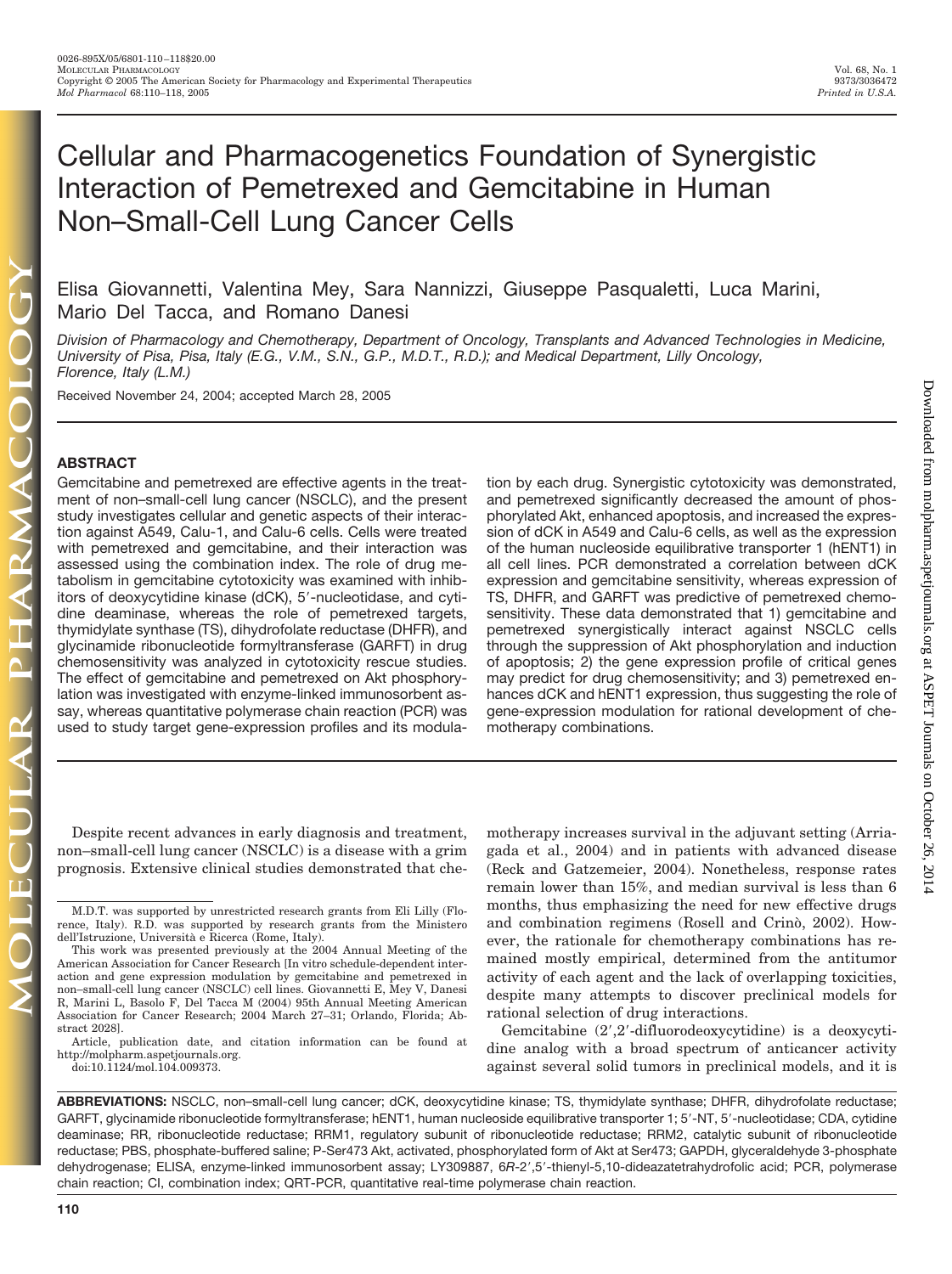now an established, effective agent in the treatment of malignancies, particularly NSCLC and pancreatic cancer (Noble and Goa, 1997; Li et al., 2004). Gemcitabine is a prodrug that is transported into the cell mostly by human equilibrative nucleoside transporter 1 (hENT1) and then requires intracellular phosphorylation to its active metabolite,  $2^{\prime}$ , $2^{\prime}$ -difluorodeoxycytidine triphosphate, to be incorporated into DNA, leading to chain termination (Bergman et al., 2002).

The rate-limiting step in the activation of the drug is catalyzed by deoxycytidine kinase  $(dCK)$ , whereas  $5'$ -nucleotidase (5-NT) and cytidine deaminase (CDA) are the main inactivating enzymes (Galmarini et al., 2001). In addition to being incorporated into DNA, gemcitabine exerts its cytotoxicity by inhibiting ribonucleotide reductase (RR); therefore, a mechanism for gemcitabine resistance, other than decreased activity of dCK and enhanced activity of 5-NT and CDA, could be a mutation or overexpression of RR (Bergman et al., 2002).

Antimetabolites are widely used in combination regimens because of their ability to biochemically modulate the cytotoxicity of other drugs (Peters et al., 2000). In particular, preclinical studies on gemcitabine in combination with cisplatin (van Moorsel et al., 1999), carboplatin, or paclitaxel (Theodossiou et al., 1998; Edelman et al., 2001) and topotecan (Tolis et al., 1999) have shown schedule-dependent drug interaction in several human lung cancer cell lines.

Pemetrexed is an antifolate inhibitor of thymidilate synthase (TS), dihydrofolate reductase (DHFR), and glycinamide ribonucleotide formyltransferase (GARFT), with activity against a wide spectrum of tumor cell lines, including NSCLC (Britten et al., 1999; Teicher et al., 2000). Preclinical studies suggested that the combinations of pemetrexed with cisplatin, as well as taxanes and gemcitabine, produce additive or synergistic cytotoxicity (Teicher et al., 1999, 2000; Tonkinson et al., 1999), whereas clinical trials showed response rates of 20% with single-agent pemetrexed and of approximately 40% in combination with cisplatin (Rusthoven et al., 1999; Manegold et al., 2000; Shepherd et al., 2001). Moreover, the results of a large prospective randomized study comparing pemetrexed with docetaxel in the secondline treatment of 571 patients with advanced NSCLC indicated similar response rates (9.1 versus 8.8%) and median survival outcome (7.9 versus 8.5 months) for the two agents with toxicity profiles favoring pemetrexed (Hanna et al., 2004). The ability of pemetrexed to deplete cellular nucleotide pools, modulate cell cycle, and induce apoptosis makes this drug a new, attractive cytotoxic agent for polychemotherapy regimens (Shih et al., 1997; Tonkinson et al., 1997). In particular, dCTP depletion and GARFT inhibition by pemetrexed may enhance the expression of the key genes hENT1 and dCK as a compensatory mechanism, thus potentially favoring gemcitabine activity. For these reasons, the present study was performed in NSCLC cell lines to investigate the ability of the drugs to synergistically interact and to establish a correlation between cytotoxicity and gene expression of selected genes.

# **Materials and Methods**

**Drugs and Chemicals.** Gemcitabine, pemetrexed, and LY309887 were generous gifts from Eli Lilly & Co. (Indianapolis, IN). Drugs were dissolved in sterile distilled water and diluted in culture medium immediately before use. RPMI 1640, McCoy's, and minimal essential medium, fetal bovine serum, L-glutamine (2 mM), penicillin (50 IU/ml), and streptomycin (50  $\mu$ g/ml) were from Invitrogen (Carlsbad, CA). All other chemicals were from Sigma-Aldrich (St. Louis,  $MO$ )

**Cell Culture.** The NSCLC cell line A549 (adenocarcinoma) was obtained from American Type Culture Collection (Manassas, VA), and Calu-1 (epidermoid carcinoma) and Calu-6 (anaplastic carcinoma) cell lines were generously provided by Professor F. Basolo (University of Pisa, Pisa, Italy). Cells were maintained as monolayer cultures, respectively, in RPMI, McCoy's, and minimal essential medium with 10% fetal bovine serum, glutamine, and penicillinstreptomycin. Cells were cultivated in 75-cm<sup>2</sup> tissue culture flasks (Costar, Cambridge, MA) at  $37^{\circ}$ C in  $5\%$  CO<sub>2</sub> and  $95\%$  air and were harvested with trypsin/EDTA when they were in logarithmic growth.

**Assay of Cytotoxicity.** Cells were plated in 24-well sterile plastic plates (Costar) at  $5 \times 10^4$  cells/well and were allowed to attach for 24 h. Cells were treated with 1) gemcitabine 0.1 ng/ml (0.33 nM) to 100  $\mu$ g/ml (333  $\mu$ M) for 1 h; 2) pemetrexed 0.1 ng/ml (0.21 nM) to 100  $\mu$ g/ml (212  $\mu$ M) for 24 h; 3) gemcitabine for 1 h, followed by a 24-h washout in drug-free medium and then pemetrexed for 24 h; and 4) pemetrexed for 24 h followed by a 24-h washout in drug-free medium and then gemcitabine for 1 h. The experimental conditions adopted in this study, including gemcitabine concentrations and time of exposure, are similar to those selected in previous studies (Tonkinson et al., 1999; Giovannetti et al., 2004). Moreover, the effects of gemcitabine on deoxynucleotide triphosphate pool depletion occur during the first 30 min and reach the maximum effect within 2 h (Symon et al., 2002). Cytotoxicity was determined after 1 h of treatment with gemcitabine and 24 h of incubation with pemetrexed using concentrations that are comparable with the drug exposure observed in the clinical setting (Noble and Goa, 1997; Thödtmann et al., 1999). After drug treatments were completed, cells were cultured for an additional 24 h in drug-free medium, and the growth inhibition by drugs was assessed by counting cells. The  $IC_{50}$  values relative to untreated cultures were calculated by nonlinear least-squares curve-fitting.

Drug interaction between gemcitabine and pemetrexed was assessed at a fixed concentration ratio using the combination index, where  $CI < 1$ ,  $CI = 1$ , and  $CI > 1$  indicate synergistic, additive, and antagonistic effects, respectively (Chou et al., 1994). Data analysis was performed with the use of Calcusyn software (Biosoft, Oxford, UK).

**Modulation of Gemcitabine Metabolism and Cytotoxicity.** Cells were plated in 24-well plates as described under "Assay of Cytotoxicity" and were treated with gemcitabine 0.1 ng/ml (0.33 nM) to 10  $\mu$ g/ml (33  $\mu$ M) for 24 h alone or in combination with 10  $\mu$ M 2-deoxycytidine, diethylpyrocarbonate, and tetrahydrouridine to inhibit drug activation by phosphorylation (Eda et al., 1998) or drug inactivation by dephosphorylation (Hicks-Berger et al., 2001) and deamination (Eda et al., 1998), respectively.  $IC_{50}$  values were calculated as described above.

**Rescue Studies of Pemetrexed Cytotoxicity.** To gain further insight into the mechanism of action of pemetrexed, cells were plated in 24-well plates as described under "Assay of Cytotoxicity", treated with pemetrexed 0.1 ng/ml (0.21 nM) to 100  $\mu$ g/ml (212  $\mu$ M) for 24 h, and rescued by simultaneous supplementation of thymidine  $(5 \mu M)$ and hypoxanthine (100  $\mu$ M), with the end products of the enzymatic steps inhibited by pemetrexed. Moreover, rescue experiments with thymidine and hypoxanthine were performed with the selective TS inhibitor 5-fluorouracil (0.1 ng/ml to 100  $\mu$ g/ml) and the GARFTselective inhibitor LY309887 (0.1 ng/ml to 100  $\mu$ g/ml).

**Cell-Cycle Analysis.** Cells were plated at  $1 \times 10^6$  in 100-mm plastic dishes (Costar) and were allowed to attach for 24 h. After treatment with gemcitabine (1 h), pemetrexed (24 h), and their combinations at their  $IC_{50}$  levels followed by a 24-h washout, cells were harvested with trypsin/EDTA and washed twice with phosphate-buffered saline (PBS). DNA was stained with a solution containing propidium iodide  $(25 \mu g/ml)$ , RNase  $(1 \mu g/ml)$ , and Nonidet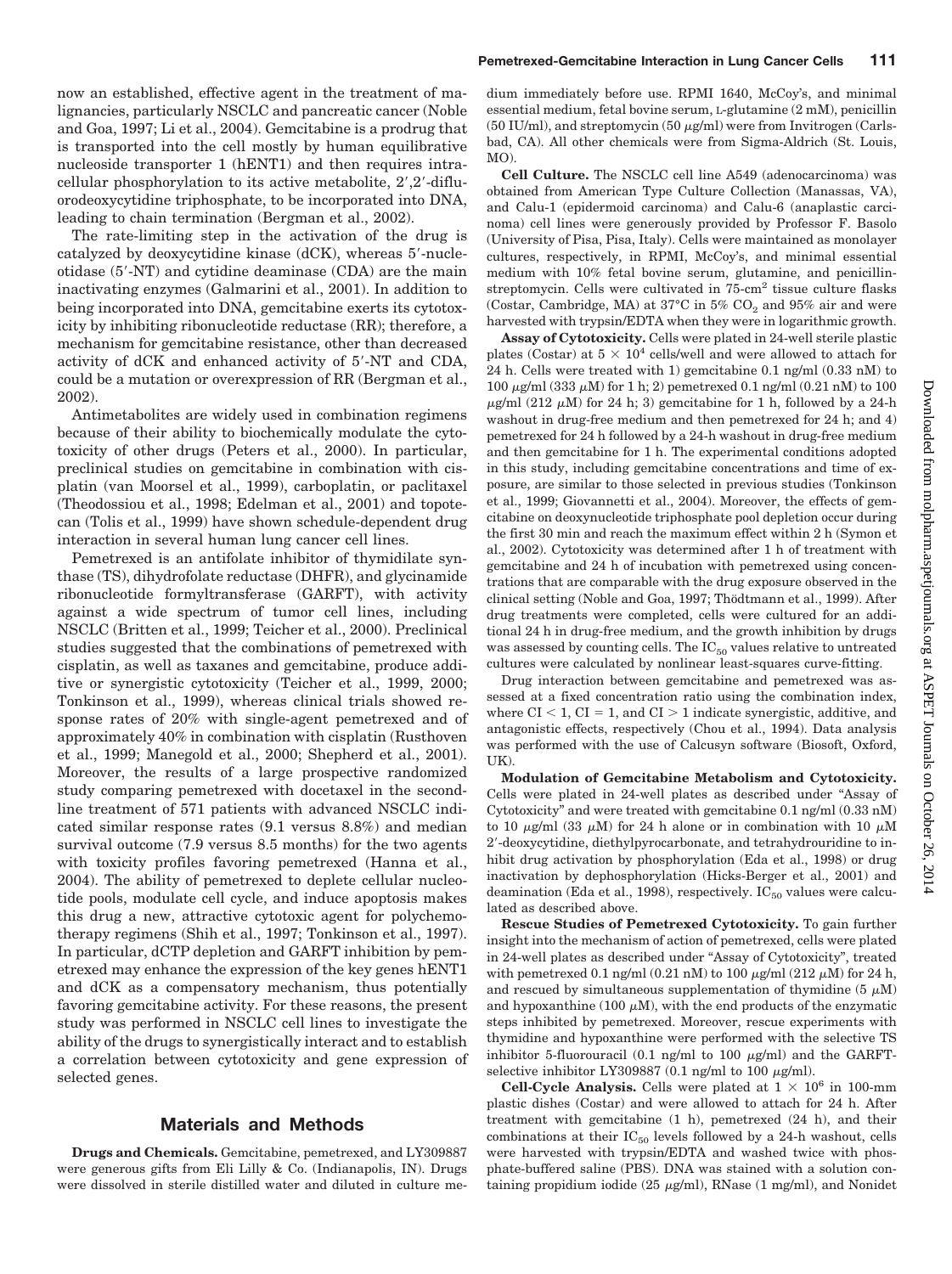P-40 (0.1%), and samples were kept on ice for 30 min. Cytofluorimetry was performed using a FACScan (BD Biosciences, San Jose, CA), and data analysis was carried out with CELLQuest software, whereas cell-cycle distribution was determined using ModFit software (Verity Software House, Topsham, ME).

**Analysis of Apoptosis.** Cells were treated with gemcitabine, pemetrexed, and their combinations at their  $IC_{50}$  levels as described under "Assay of Cytotoxicity". At the end of incubation, cells were washed twice with PBS and fixed in 4% buffered paraformaldehyde for 15 min. Cells were resuspended and incubated for a further 15 min in a solution containing  $8 \mu g/ml$  bisbenzimide HCl. Cells were spotted on glass slides and examined by fluorescence microscopy (Leica, Wetzlar, Germany). A total of 200 cells from randomly chosen microscopic fields were counted, and the percentage of cells displaying chromatin condensation and nuclear fragmentation relative to the total number of counted cells (apoptotic index) was calculated.

Apoptosis induced by gemcitabine, pemetrexed, and their combinations was also studied by flow cytometry. Cells treated as described under "Cell-Cycle Analysis" were collected, washed twice with PBS, and fixed with ice-cold 70% ethanol for 1 h. Fixed cells were washed with PBS, resuspended in 0.2 M phosphate-citrate buffer at pH 7.8, and then stained with propidium iodide as described previously. The percentage of apoptotic cells was quantified from the sub- $G_1$  signal, measured with the ModFit software.

**Assay of Akt Phosphorylation.** Akt protein activation by phosphorylation after gemcitabine and pemetrexed treatment was assayed with an ELISA specific for P-Ser473 Akt and normalized to the total Akt content (BioSource International, Camarillo, CA). Cells were treated as described above for apoptosis analysis. At the end of incubation, cells were washed twice with PBS, harvested by centrifugation (1000 $g$  for 5 min at 4°C), and resuspended in 25  $\mu$  of extraction buffer for 30 min on ice while vortexing. A volume of  $5 \mu$ l of cell extract was diluted to 100  $\mu$ l with 15 mM NaN<sub>3</sub>, centrifuged at 15,000*g* for 10 min at 4°C, and transferred to microtiter plates coated with a monoclonal antibody specific for total Akt. A standard curve was run with each assay using 100, 50, 25, 12.5, 6.25, 3.12, and 1.6 U/ml phosphorylated full-length human recombinant Akt (P-Ser473 Akt) and 20, 10, 5, 2.5, 1.25, 0.6, and 0.3 ng/ml human recombinant total Akt. After overnight incubation at 4°C, the solution was aspirated from wells, and 100  $\mu$ l of rabbit anti-P-Ser473 Akt and biotinconjugated anti-total Akt was added into each well of P-Ser473 Akt and Akt total ELISA, respectively. Plates were incubated at room temperature for 1 h, washed four times, and 100  $\mu$ l of a working solution of horseradish peroxidase-labeled anti-rabbit IgG and horseradish peroxidase-labeled streptavidin was added into each well of P-Ser473 Akt and total Akt ELISA assay, respectively. After 30 min, a chromogen solution was added; 20 min later, the reactions were stopped with 100  $\mu$  of a stop solution, and the absorbance was read at 450 nm at 20-min intervals for 120 min to construct a plot of absorbance increase as a function of time. To calculate P-Ser473 Akt and Akt total concentrations, a standard curve method was used. Values of P-Ser473 Akt, calculated from the standard curve, were then normalized for total Akt and protein content.

**QRT-PCR Analysis.** To establish a correlation between drug effect and modulation of gene expression, drug concentrations corresponding to the  $IC_{25}$ ,  $IC_{50}$ , and  $IC_{75}$  values of gemcitabine, pemetrexed, and their combinations were studied. Moreover, to evaluate the time-course modulation of gene expression, QRT-PCR analysis was performed 6, 12, 24, and 48 h after completion of drug treatment. Total RNA was extracted from cells using the TRI REAGENT LS (Sigma-Aldrich). RNA was dissolved in 10 mM dithiothreitol and 200 U/ml RNase inhibitor in RNase-free water and measured at 260 nm. One microgram of RNA was reverse-transcribed at 37°C for 1 h in a  $100-\mu$  reaction volume containing 0.8 mM deoxynucleotide triphosphates, 200 U of Moloney murine leukemia virus reverse transcriptase, 40 U of RNase inhibitor, and 0.05  $\mu$ g/ml random primers. The cDNA was amplified by quantitative, real-time PCR with the Applied Biosystems 7900HT sequence detection system (Applied Biosystems, Foster City, CA). QRT-PCR reactions were performed in triplicate using  $5 \mu l$  of cDNA,  $12.5 \mu l$  of TaqMan Universal PCR Master Mix, 2.5  $\mu$ l of probe, and 2.5  $\mu$ l of forward and reverse primers in a final volume of  $25 \mu$ . Samples were amplified using the following thermal profile: an initial incubation at 50°C for 5 min followed by incubation at 95°C for 10 min, 40 cycles of denaturation at 95°C for 15 s, followed by annealing and extension at 60°C for 1 min.

Forward and reverse primers and probes were designed with Primer Express 2.0 (Applied Biosystems) on the basis of dCK, 5-NT, CDA, TS, DHFR, and GARFT gene sequence obtained from the GeneBank, whereas primers and probes for the regulatory (RRM1) and catalytic subunits (RRM2) of RR and for hENT1 were obtained from Applied Biosystems Assay-on-Demand Gene expression products (Hs00168784, Hs0035724, and Hs00191940). Amplifications were normalized to glyceraldehyde 3-phosphate dehydrogenase (GAPDH), and quantification of gene expression in treated cells was performed using the  $\Delta \Delta C_T$  calculation, where  $C_T$  is the threshold cycle; the amount of target gene, normalized to GAPDH and relative to the calibrator (untreated control cells), is given as  $2^{-\Delta\Delta CT}$ .

Preliminary experiments were carried out with dilutions of cDNA obtained from Quantitative PCR Human Reference Total RNA (Stratagene, La Jolla, CA) to determine the primer concentrations that give the minimum standard deviation between  $C_T$  values and to demonstrate that the efficiencies of amplification of the target (dCK, 5-NT, CDA, RRM1, RRM2, TS, DHFR, and GARFT) and reference (GAPDH) genes are approximately equal. The absolute value of the slope of standard cDNA concentration versus  $C_T$  were  $-3.06$  (dCK),  $-3.04$  (5'-NT),  $-3.52$  (CDA),  $-3.12$  (RRM1),  $-3.24$  (RRM2),  $-2.98$ (hENT1),  $-4.00$  (TS),  $-3.23$  (DHFR),  $-2.94$  (GARFT), and  $-3.32$ (GAPDH); thus, the PCR efficiency was better than 88%.

**Statistical Analysis.** All experiments were performed in triplicate and were repeated at least three times. Data were expressed as mean values  $\pm$  S.E. and were analyzed by Student's *t* test or analysis of variance followed by the Tukey's multiple comparisons; the level of significance was set at  $P < 0.05$ .

# **Results**

**Cytotoxicity of Gemcitabine and Pemetrexed.** A dosedependent inhibition of cell growth was observed with gemcitabine and pemetrexed (Fig. 1), with IC<sub>50</sub> values of 0.13  $\pm$ 0.02 and 0.25  $\pm$  0.03  $\mu\text{g/ml}$  (A549), 5.28  $\pm$  1.25 and 34.13  $\pm$ 5.78  $\mu$ g/ml (Calu-1), and 1.66  $\pm$  0.36 and 4.84  $\pm$  0.60  $\mu$ g/ml (Calu-6), respectively. On the basis of these results, combination studies were performed at fixed concentration ratios (1:2, 1:3, and 1:6 for gemcitabine/pemetrexed) in A549, Calu-6, and Calu-1 cells, respectively. The sequential exposure of cell lines to pemetrexed followed by gemcitabine reduced the IC<sub>50</sub> values of gemcitabine to 3.5  $\pm$  1.0, 130.5  $\pm$ 27.8, and  $5.4 \pm 1.7$  ng/ml in A549, Calu-1, and Calu-6 cells, whereas the  $IC_{50}$  values resulting from the reverse sequence were  $30.4 \pm 11.2$ ,  $47.1 \pm 10.3$ , and  $23.4 \pm 7.3$  ng/ml, respectively. The calculation of the CI value showed that, at effect levels between 0.25 and 0.75, both schedules of gemcitabine and pemetrexed demonstrated synergism in all cell lines; however, although the differences were not marked, the sequence of pemetrexed $\rightarrow$ gemcitabine proved to be the most effective against A549 and Calu-6 cells (Fig. 2).

**Modulation of dCK, 5-NT, CDA, and Gemcitabine Cytotoxicity.** A key role for dCK on sensitivity to gemeitabine of NSCLC cell lines was demonstrated. After simultaneous treatment with gemcitabine and 2-deoxycytidine 10  $\mu$ M for 24 h, a 6- to 12-fold increase in IC<sub>50</sub> values in all cell lines was observed. In contrast, there was a 2- to 6-fold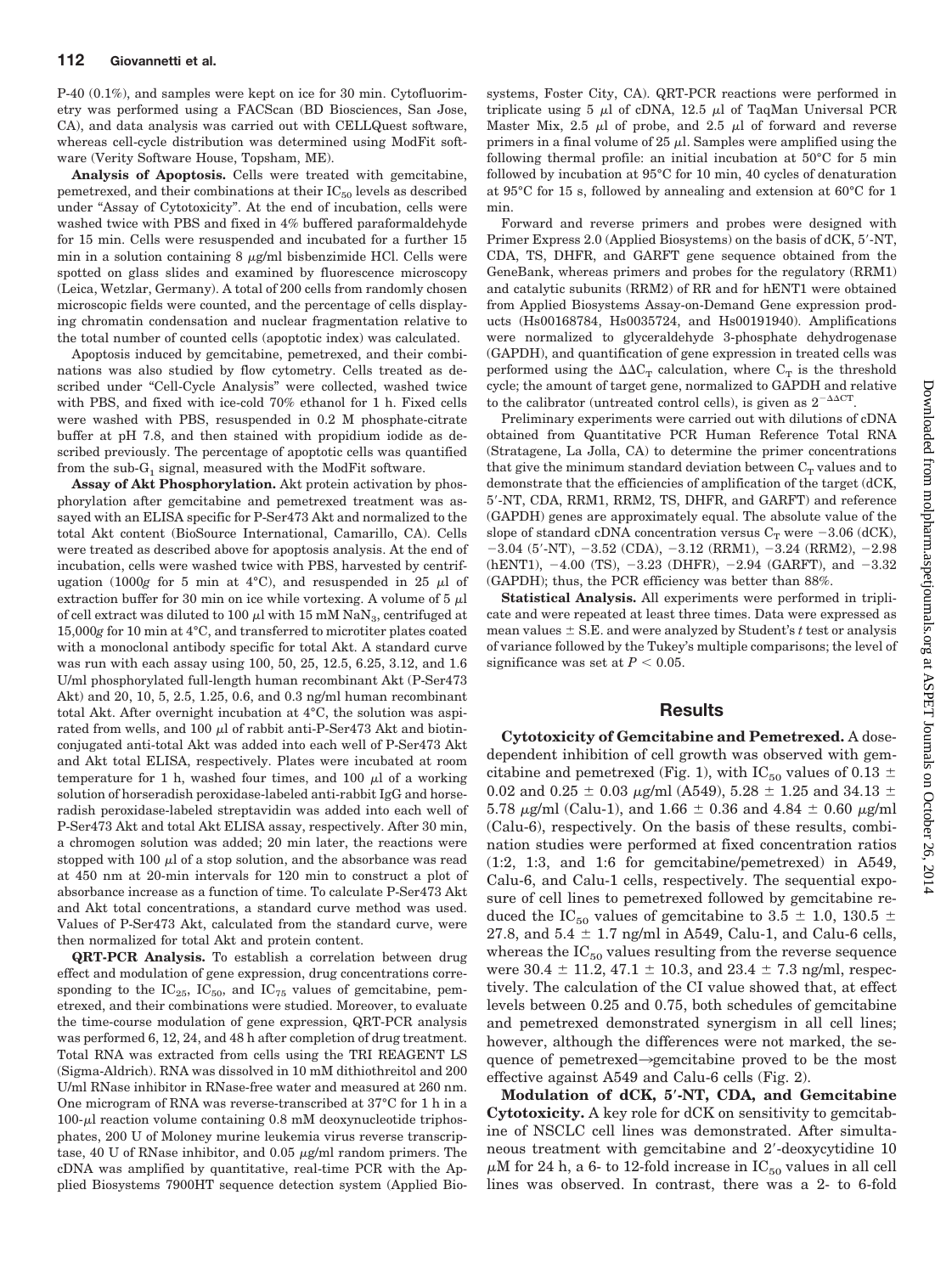decrease in  $IC_{50}$  values by inhibition of 5'-NT and CDA (Table 1), suggesting that inactivating enzymes may play an additional role in modulating gemcitabine cytotoxicity.

**Rescue Studies of Pemetrexed Cytotoxicity.** Thymidine completely reversed the cytotoxicity of the TS inhibitor 5-fluorouracil in all cell lines, whereas it partially prevented the inhibition of cell growth by pemetrexed, as demonstrated by a 1.2- to 3.4-fold increase in the  $IC_{50}$  value (Table 2). Similar results were obtained with hypoxanthine that, alone, reduced the cytotoxicity of LY309887, although it was less effective with pemetrexed (Table 2). However, only the combination of thymidine and hypoxanthine totally protected cells from the antiproliferative effect of pemetrexed (Table 2).

**Cell-Cycle Effects of Gemcitabine and Pemetrexed.** Both pemetrexed and gemcitabine were able to affect the cell cycle of NSCLC cells (Table 3). In particular, the percentage of A549 cells in the S phase significantly increased from 6.0 to  $32.5\%$  ( $P < 0.05$ ), after treatment with pemetrexed for 24 h, whereas a modest increase was detected in Calu-1 cells (from 25.6 to 38.2%,  $P =$  not significant). The same effect on cell cycle was observed after a 1-h treatment with gemcitabine in A549 cells (from 6.0 to 18.0%,  $P < 0.05$ ) and Calu-1 cells (from 25.7 to 30.7%,  $P =$  not significant). In contrast, in



**Fig. 1.** Inhibitory effect of gemcitabine, pemetrexed and their combinations on proliferation of NSCLC cells. Points, mean values obtained from three independent experiments; bars, S.E.

Calu-6 cells, flow-cytometry studies demonstrated that pemetrexed and gemcitabine blocked cells in the  $G_1$ -S boundary. In particular, pemetrexed caused a 1.5-fold increase in the population of cells in the  $G_1$  phase, from 50.5 to 74.2%. The  $G_1$  arrest was overcome by gemcitabine, and cell-cycle distribution analysis of drug combinations demonstrated that both schedules enhanced the percentage of cells in S and  $G_2$ phases in all cell lines (Table 3).

**Induction of Apoptosis by Gemcitabine and Pemetrexed.** Cells exposed to pemetrexed, gemcitabine, and their combinations presented typical apoptotic morphology with cell shrinkage, nuclear condensation and fragmenta-



**Fig. 2.** CI plots of pemetrexed-gemcitabine combinations in A549, Calu-1, and Calu-6 cells.

## TABLE 1

Effects of deoxycytidine (dCyd), diethylpyrocarbonate (DEPC), and tetrahydrouridine (THU) on gemcitabine cytotoxicity

|  |  |  |  |  |  | Values are presented as mean $\pm$ S.E. of at least three independent experiments. |  |
|--|--|--|--|--|--|------------------------------------------------------------------------------------|--|
|  |  |  |  |  |  |                                                                                    |  |

|       | $IC_{50}$ Values          |                                     |                  |                   |  |  |
|-------|---------------------------|-------------------------------------|------------------|-------------------|--|--|
| Cells | Gemcitabine               | $+ dCyd$                            | $+$ DEPC         | $+THU$            |  |  |
|       | ng/ml                     |                                     |                  |                   |  |  |
| A549  | $30.31 \pm 1.73$          | $378.6 \pm 16.24$                   | $16.65 \pm 1.21$ | $4.80 \pm 0.71$   |  |  |
|       | Calu-1 117.50 $\pm$ 27.71 | $699.72 \pm 14.80$                  | $36.60 \pm 3.07$ | $42.81 \pm 2.12$  |  |  |
|       | Calu-6 194.85 $\pm$ 25.23 | $1505.1 \pm 54.21$ 77.33 $\pm$ 6.50 |                  | $93.50 \pm 32.71$ |  |  |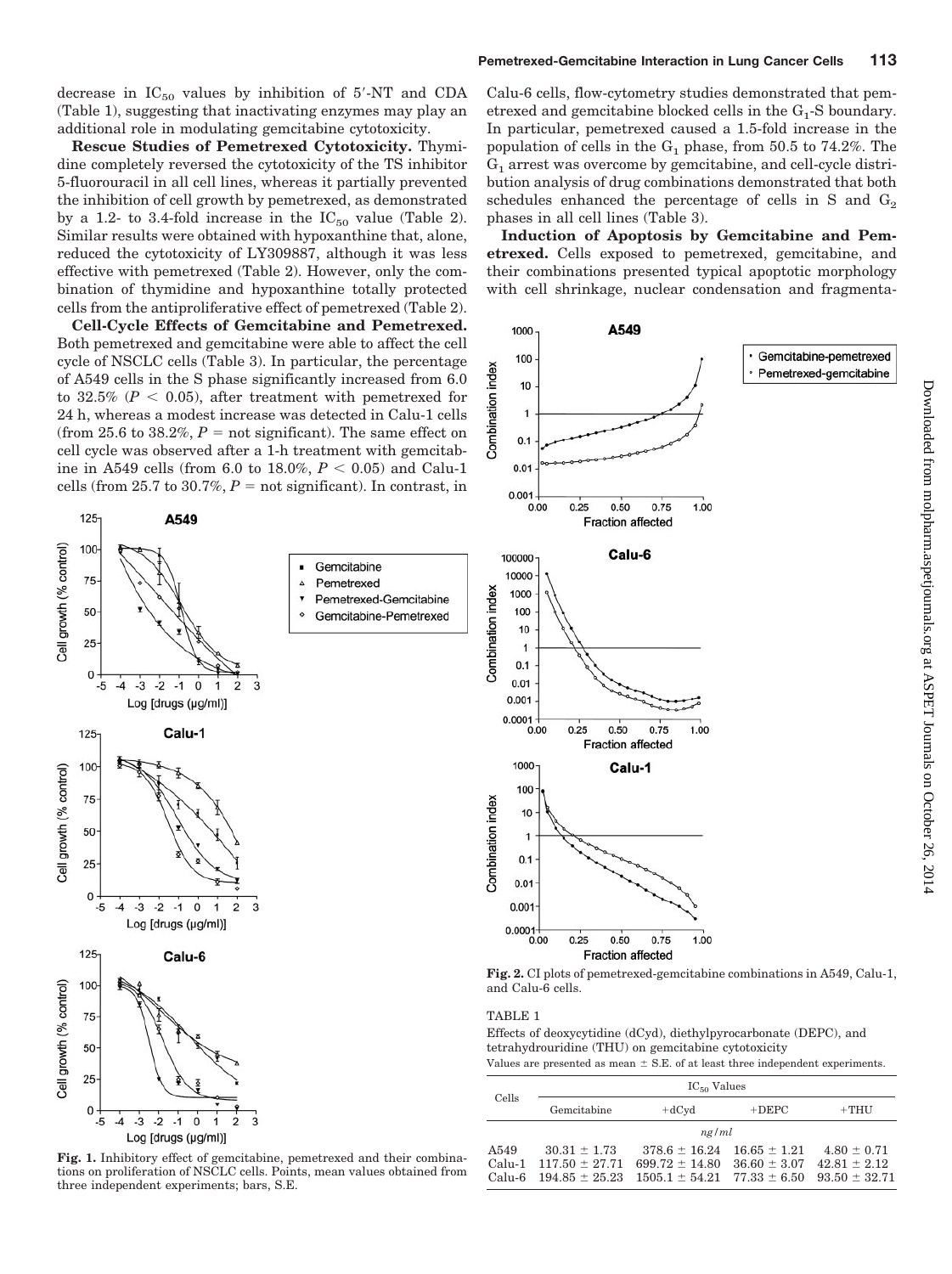tion, and rupture of cells into debris after a 24-h washout. In all cell lines, 5 to 7% of apoptotic cells were observed after pemetrexed treatment, whereas gemcitabine exposure was associated with a higher percentage (8–12%) of apoptotic cells; in each case, the drug combinations significantly increased the apoptotic index with respect to control cells (Fig. 3). In particular, the sequential administration of  $p$ emetrexed $\rightarrow$ gemcitabine produced the highest apoptotic index compared with gemcitabine in A549 and Calu-6 cells  $(12.2 \pm 0.6 \text{ and } 8.61 \pm 1.6\% \text{ versus } 22.2 \pm 5.4 \text{ and } 16.5 \pm 1.6\% \text{ versus } 22.2 \pm 1.6\% \text{ and } 16.5 \pm 1.6\% \text{ versus } 22.2 \pm 1.6\% \text{ and } 16.5 \pm 1.6\% \text{ versus } 22.2 \pm 1.6\% \text{ and } 16.5 \pm 1.6\% \text{ versus } 22.2 \pm 1.6\% \text{ and } 16.5 \pm 1.6\% \text{ versus } 22.2 \pm$ 4.9%, respectively), whereas Calu-1 cells were the least sensitive, and both sequences were equivalent  $(9.6 \pm 1.2 \text{ versus}$  $10.8 \pm 1.1$  and  $9.8 \pm 1.6\%$ ) (Fig. 3).

These results were confirmed by the enhancement of the  $sub-G<sub>1</sub>$  region on the DNA content histograms demonstrating that, after drug treatments, cell-cycle modulation was accompanied by the induction of apoptosis. The A549 cells treated with the sequential administration of pemetrexed $\rightarrow$ gemcitabine exhibited the largest sub- $G_1$  signal (25.2%), whereas a minor increase in the proportion of hypodyploid cells with respect to controls was observed in Calu-1 cells after pemetrexed exposure (Table 3).

### TABLE 2

Effects of thymidine and hypoxanthine on 5-fluorouracil, LY309887, and pemetrexed  $IC_{50}$  values

Shown are mean values  $\pm$  S.E. of at least three independent experiments.

|                  | A549            | $Calu-1$         | Calu-6          |
|------------------|-----------------|------------------|-----------------|
|                  | $\mu$ g/ml      | $\mu$ g/ml       | $\mu$ g/ml      |
| 5-Fluorouracil   | $1.04 \pm 0.11$ | $0.57 \pm 0.04$  | $0.47 \pm 0.03$ |
| + Thymidine      | >100            | >100             | >100            |
| $+$ Hypoxanthine | $1.26 \pm 0.17$ | $0.56 \pm 0.02$  | $0.77 \pm 0.04$ |
| LY309887         | $0.02 \pm 0.01$ | $1.64 \pm 0.13$  | $0.16 \pm 0.05$ |
| $+$ Thymidine    | $0.02 \pm 0.01$ | $1.86 \pm 0.25$  | $0.16 \pm 0.03$ |
| $+$ Hypoxanthine | >100            | >100             | >100            |
| Pemetrexed       | $0.25 \pm 0.03$ | $34.13 \pm 5.78$ | $4.83 \pm 0.60$ |
| + Thymidine      | $0.85 \pm 0.14$ | $55.32 \pm 4.41$ | $5.96 \pm 0.75$ |
| $+$ Hypoxanthine | $0.28 \pm 0.04$ | $36.23 \pm 3.94$ | $4.57 \pm 0.56$ |
| + Thymidine/     | >100            | >100             | >100            |
| hypoxanthine     |                 |                  |                 |

#### TABLE 3

Effects of gemcitabine and pemetrexed on cell cycle and induction of apoptosis of NSCLC cell lines

Cancer cells were exposed to  $IC_{50}$  values of drugs alone and in combination at fixed 1:2, 1:6, and 1:3 (gemcitabine/pemetrexed) concentration ratios in A549, Calu-1, and Calu-6 cells, respectively. Values are presented as the mean percentage of the total number of cells examined in three independent experiments.

| Cell Treatment                       | G <sub>1</sub> | S     | G <sub>2</sub> | $Sub-G_1$ |
|--------------------------------------|----------------|-------|----------------|-----------|
|                                      |                |       | $\%$           |           |
| A549                                 |                |       |                |           |
| Control                              | 90.71          | 5.95  | 3.34           | $1.8\,$   |
| Gemcitabine                          | 68.53          | 18.02 | 13.46          | 12.9      |
| Pemetrexed                           | 58.83          | 32.48 | 8.70           | 6.9       |
| Gemcitabine→pemetrexed               | 49.59          | 40.89 | 9.51           | 21.0      |
| Pemetrexed-seemcitabine              | 45.25          | 39.68 | 15.07          | 25.1      |
| $Calu-1$                             |                |       |                |           |
| Control                              | 59.58          | 25.68 | 14.74          | 2.1       |
| Gemcitabine                          | 57.65          | 30.70 | 11.66          | 9.3       |
| Pemetrexed                           | 54.22          | 38.42 | 2.66           | 5.4       |
| $Gemeitabine \rightarrow$ pemetrexed | 39.00          | 35.57 | 25.43          | 10.6      |
| Pemetrexed-seemcitabine              | 45.26          | 36.42 | 18.32          | 12.0      |
| Calu-6                               |                |       |                |           |
| Control                              | 50.46          | 35.01 | 14.54          | 5.3       |
| Gemcitabine                          | 64.10          | 31.62 | 4.27           | 9.4       |
| Pemetrexed                           | 74.20          | 25.75 | 5.95           | 6.2       |
| Gemcitabine→pemetrexed               | 20.49          | 54.03 | 25.48          | 17.1      |
| Pemetrexed-seemcitabine              | 27.97          | 44.85 | 27.18          | 18.8      |

**Inhibition of Akt Phosphorylation.** Gemcitabine and pemetrexed were able to significantly reduce the amount of phosphorylated Akt in A549 and Calu-6 cells  $(P < 0.05)$ , with pemetrexed being more potent than gemcitabine. In Calu-1 cells, the amount of the phosphorylated form of Akt was decreased up to  $-31.5\%$  by pemetrexed and up to  $-22.2\%$  by gemcitabine compared with controls (Fig. 4).

**Correlation between Gene Expression and Chemosensitivity.** The relative expression of dCK was remarkably higher than 5'-NT, CDA, RRM1, RRM2, and hENT1 in all cell lines (Table 4). The sensitivity of A549 cells to gemcitabine was correlated with low expression of RRM1/M2 and high expression of dCK and hENT1, whereas the lower chemosensitivity of Calu-1 cells seemed mostly dependent on high expression of the gene encoding the inactivating enzymes CDA and 5-NT (Table 4). A similar correlation was found between the  $IC_{50}$  values of pemetrexed and the expression of target enzymes TS, DHFR, and GARFT; the least sensitive cell line (Calu-1) was found to overexpress TS, DHFR, and GARFT with respect to the other cell lines (Table 4).

**Modulation of dCK and hENT1 Gene Expression.** Pemetrexed, at its  $IC_{50}$  and  $IC_{75}$  levels, significantly increased hENT1 expression in all cell lines, whereas at the  $IC_{25}$  level, there was only a minimal enhancement of hENT1 expression in A549 cells (Fig. 5). Similar results were observed at a pemetrexed concentration corresponding to  $IC_{50}$  and  $IC_{75}$  levels for dCK, whose expression was increased by pemetrexed up to  $+92.40$  and  $+83.61\%$  (A549) cells) and  $+40.69$  and  $+47.10\%$  (Calu-6 cells), respectively (Fig. 6), whereas dCK gene expression was not modulated in Calu-1 cells at the  $IC_{50}$  level, although there was a



**Fig. 3.** Induction of apoptosis by gemcitabine, pemetrexed, and their combinations after a 24-h washout. Cancer cells were exposed to the  $IC_{50}$ value of drugs alone and in combination at fixed 1:2, 1:6, and 1:3 (gemcitabine/pemetrexed) concentration ratios. Columns, mean values obtained from three independent experiments; bars, S.E.  $\star$ ,  $P < 0.05$  with respect to gemcitabine treatment.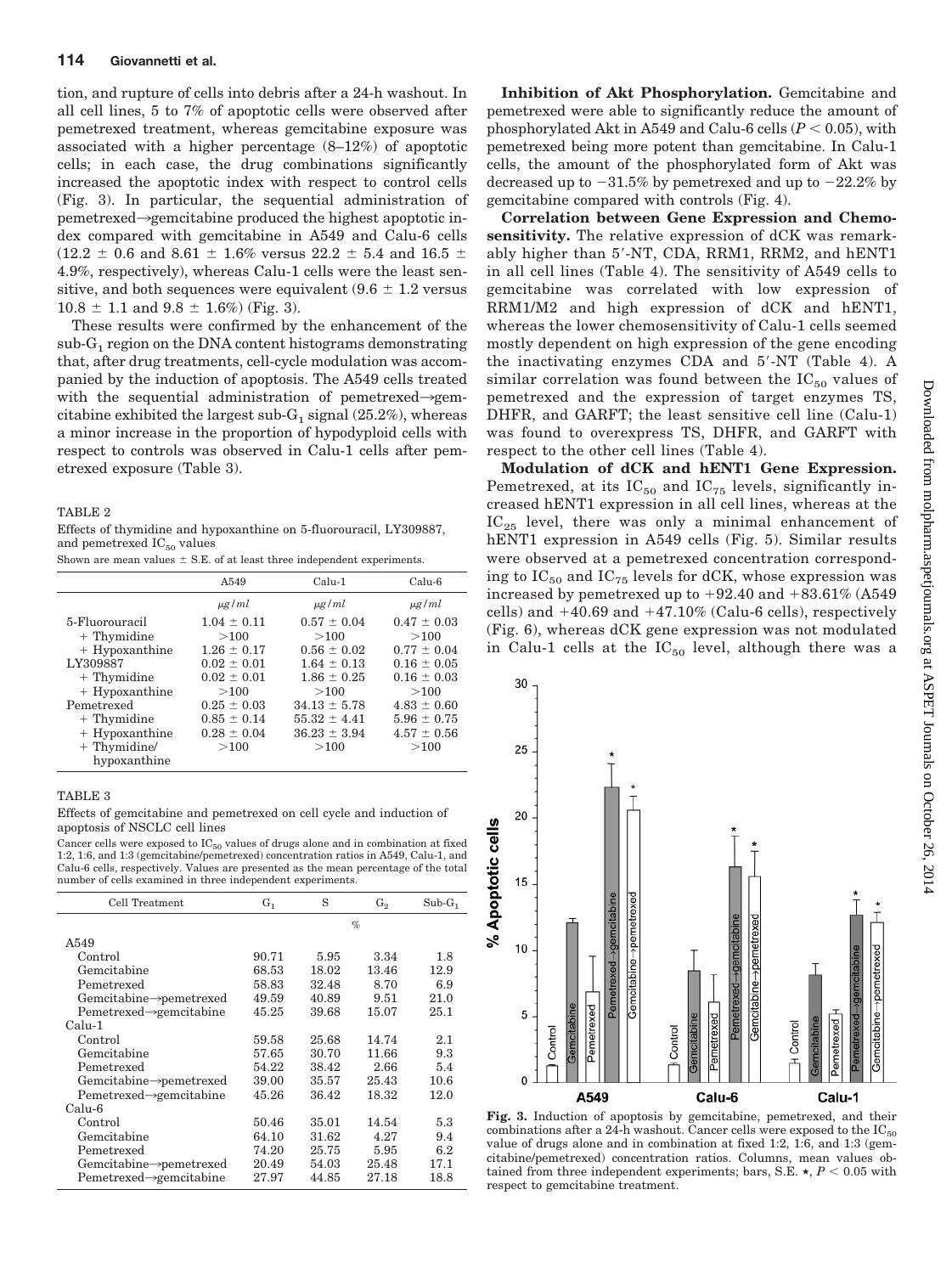+23.8% enhancement at  $IC_{75}$ . Furthermore, each drug combination at the  $IC_{50}$  level, using the fixed combination ratios in which gemcitabine and pemetrexed are equipotent, induced both hENT1 and dCK expression in all cell lines, whereas at 0.25 effect levels, dCK gene expression was not significantly modulated in Calu-6 and Calu-1 cells (Table 5). Finally, Table 6 shows the expression levels of dCK and hENT1 6, 12, 24, and 48 h after the end of pemetrexed treatment, demonstrating that their up-regulation occurred mostly between the 12- and 48-h time points.





# **Discussion**

The present study demonstrates that gemcitabine and pemetrexed are synergistic against NSCLC cell lines A549, Calu-6, and Calu-1. These findings are novel because in preclinical studies, the combination of pemetrexed and gemcitabine yielded conflicting results. A recent study on colorectal cancer cell lines showed a synergistic cytotoxicity of gemcitabine followed by pemetrexed in HCT-8 cells (Adjei et al., 2000), and similar results were obtained in LoVo, WiDr, and LRWZ cells, whereas the sequence pemetrexed $\rightarrow$ gemcitabine caused an additive-synergistic effect (Tesei et al., 2002). On the contrary, other studies demonstrated that the schedule-dependent synergism was maximal when pemetrexed preceded gemcitabine in HT29 colon cancer cells (Tonkinson et al., 1999) and in MIA PaCa-2, PANC-1, and Capan-1 pancreatic cancer cells (Giovannetti et al., 2004). Because of the inherent limitations of translating in vitro data to in vivo models, because of the pharmacokinetic and pharmacodynamic complexity of living systems, in vivo studies were performed to test the reproducibility of drug effects. Indeed, the combination of these two drugs also showed a schedule-dependent interaction in vivo. An additive cytotoxic activity with both the sequence gemcitabine $\rightarrow$ pemetrexed and the simultaneous administration was demonstrated in H460 NSCLC xenograft (Teicher et al., 2000), whereas a synergistic interaction of sequential administration of pemetrexed followed by gemcitabine was shown in HT29 xenograft. Thus, the synergistic activity of these agents in cell culture translated into enhanced antitumor activity in vivo (Tonkinson et al., 1999). The evidence of preclinical sequence-dependent synergism prompted a three-arm randomized phase II study of pemetrexed plus gemcitabine as frontline therapy for advanced NSCLC, and preliminary efficacy and toxicity data indicated that pemetrexed followed by gemcitabine on day 1 was the optimal schedule (Adjei et al., 2004).

Recent studies have shown the importance of modulating cell cycle to exploit the effect of drug combinations (Peters et al., 2000). In the present study, flow cytometry demonstrated that in A549 and Calu-1 cells, pemetrexed and gemcitabine caused an accumulation of cells in the S phase as a result of the inhibition of DNA synthesis. This finding is in agreement with previous data obtained in A549 cells treated with gemcitabine (Bandala et al., 2001) and in CCRF-CEM and HT29 cells, which were synchronized after a 24-h pemetrexed exposure (Tonkinson et al., 1997, 1999). Because gemcitabine is

## TABLE 4

Relative expression of dCK, 5-NT, CDA, RRM1, RRM2, hENT1, TS, DHFR, and GARFT with respect to the quantitative PCR human reference total RNA calibrator and GAPDH

|                  | Gene Expression |          |          |  |
|------------------|-----------------|----------|----------|--|
|                  | A549            | $Calu-1$ | $Calu-6$ |  |
| dCK              | 1526.76         | 1401.22  | 1461.44  |  |
| $5'$ -NT         | 2.78            | 6.99     | 1.98     |  |
| <b>CDA</b>       | 5.62            | 20.84    | 0.07     |  |
| RRM1             | 0.11            | 2.62     | 4.40     |  |
| RRM <sub>2</sub> | 0.03            | 1.15     | 1.45     |  |
| hENT1            | 0.58            | 0.10     | 0.12     |  |
| TS               | 0.06            | 65.98    | 1.31     |  |
| <b>DHFR</b>      | 0.17            | 132.71   | 1.62     |  |
| <b>GARFT</b>     | 0.08            | 86.28    | 0.38     |  |
|                  |                 |          |          |  |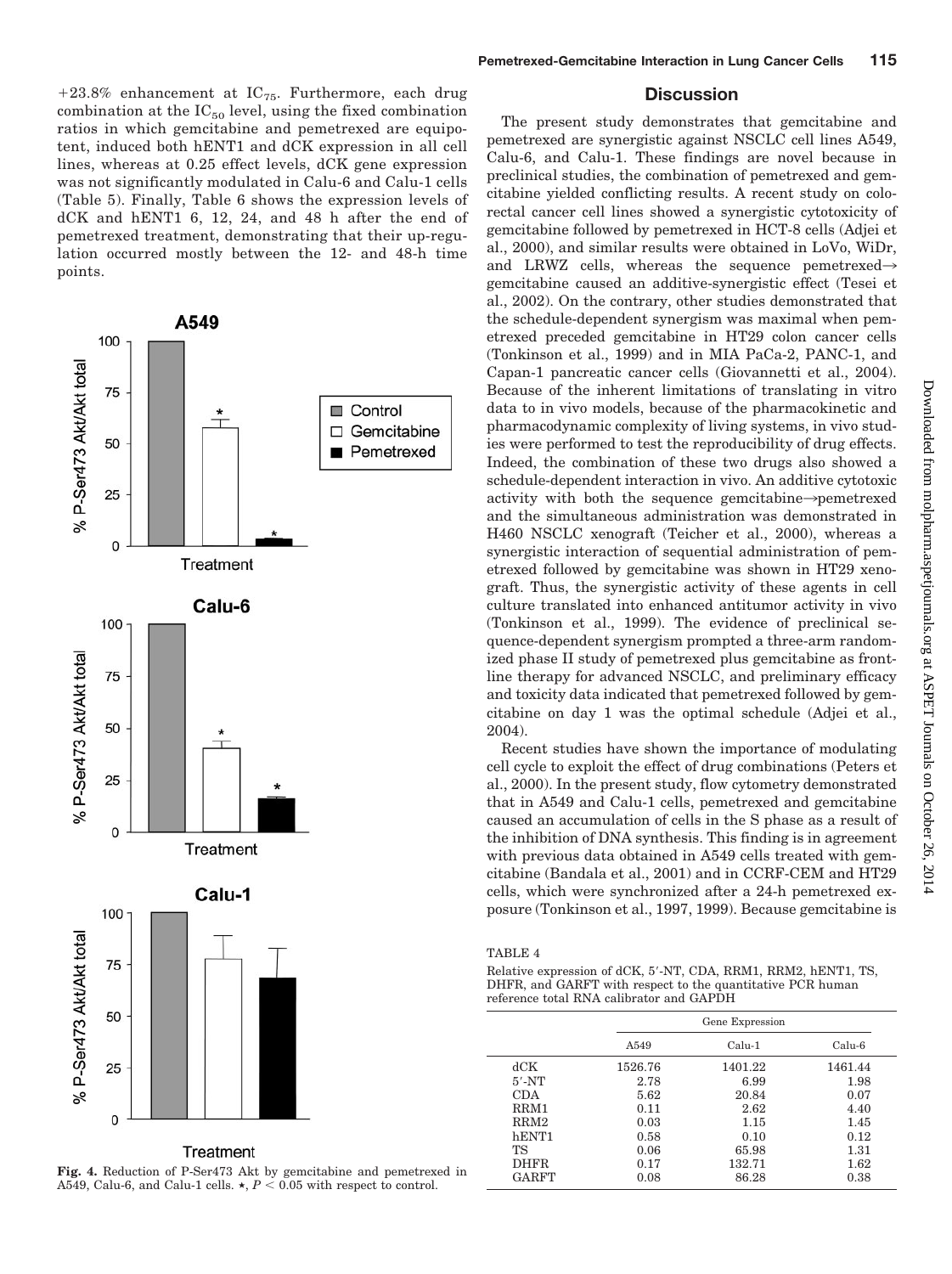an S-phase–specific drug, the increase of activity of the schedule pemetrexed $\rightarrow$ gemcitabine may be the result of a modulation of cell cycle, potentially facilitating 2', 2'-difluorodeoxycytidine triphosphate incorporation into DNA.

The triggering of apoptotic machinery may be crucial to improve the therapeutic activity of gemcitabine. Although the cell-killing mechanisms of gemcitabine and pemetrexed against NSCLC cells are not fully characterized, apoptosis does indeed play a role in cell death by both agents (Tonkinson et al., 1997; Tolis et al., 1999; Bandala et al., 2001). In the present in vitro study, A549, Calu-1, and Calu-6 cells were exposed to gemcitabine and pemetrexed in combination, and an enhancement of apoptosis was observed in treated cells compared with controls and cells treated with single agents. A similar observation has been reported in WiDr colon cancer cells and in pancreatic cancer cells, in which a few apoptotic



Fig. 5. Modulation of hENT1 gene expression by pemetrexed at  $IC_{25}$ , IC<sub>50</sub>, and IC<sub>75</sub> concentration levels in A549, Calu-1, and Calu-6 cells.  $\star$  *P* < 0.05 with respect to control. ,

cells were observed after gemcitabine treatment, whereas a significantly higher percentage was found after treatment with the gemcitabine-pemetrexed combination (Tesei et al., 2002; Giovannetti et al., 2004). Moreover, a recent investigation showed that the reduction of phosphorylated protein kinase B/Akt correlated with the enhancement of gemcitabine-induced apoptosis and antitumor activity, suggesting that the phosphatidylinositide 3-kinase/Akt pathway plays a significant role in mediating drug resistance in human cancer cells (Ng et al., 2001). Our study demonstrates for the first time that gemcitabine and, more effectively, pemetrexed decreased the amount of the activated form of Akt; thus, the reciprocal improvement of their therapeutic potential may depend on drug-induced apoptosis.

Like other nucleoside analogs, gemcitabine is hydrophilic, and it is transported into the cell by concentrative and equilibrative nucleoside carriers. In particular, gemcitabine is most efficiently transported by hENT1, and activity of this protein is considered to be a possible determinant of drug efficacy (Mackey et al., 1998). Because TS inhibitors upregulate hENT1 and increase gemcitabine sensitivity by depleting intracellular nucleotide pools (Pressacco et al., 1995; Rauchwerger et al., 2000), the present study analyzed the modulation of hENT1 expression by pemetrexed and demonstrated a significant up-regulation of this carrier, potentially facilitating gemcitabine cytotoxicity.

Several studies have suggested that dCK, a key enzyme of the nucleoside salvage pathway, is a limiting factor for the antitumor effect of gemcitabine because its deficiency is critically involved in acquired resistance to nucleoside analogs in vitro; indeed, the sensitivity to these drugs in general and to gemcitabine in particular was restored by transfection with wild-type dCK (Blackstock et al., 2001; Bergman et al., 2002). Moreover, the pretreatment dCK expression level could be used as a predictive parameter of tumor sensitivity. Recent data showed a clear correlation between dCK activity and gemcitabine sensitivity in human tumor xenografts (Kroep et al., 2002). The crucial role of dCK was confirmed in the present work by the marked reduction of gemcitabine activity with 2'-deoxycytidine, whereas transcriptome analysis suggested the predictive value of expression of dCK in particular and also of RR, 5-NT, and CDA. As reported previously in colon cancer cells, a similar correlation was found between TS and chemoresistance to pemetrexed (Sigmond et al., 2003). Moreover, cytotoxicity rescue experiments suggested that purine de novo biosynthetic pathway is an important target for pemetrexed in addition to TS, and the analysis of gene expression of DHFR and GARFT demonstrated that their expression levels were related to  $IC_{50}$  values of pemetrexed in the NSCLC cell lines examined in the present study.

Being an inhibitor of de novo purine biosynthesis, because of the blockade of the key enzyme GARFT (Shih et al., 1997), pemetrexed may increase the expression of dCK as a compensatory mechanism. The present study confirms this hypothesis in A549 and Calu-6 cells, in which the highest synergism was observed with the sequence of pemetrexed $\rightarrow$ gemcitabine, whereas in Calu-1 cells, dCK gene expression was not apparently modulated, possibly because of higher levels of target enzymes of pemetrexed and the need for higher concentrations of the drug to up-regulate dCK, as demonstrated with the exposure to the  $IC_{75}$  level. This result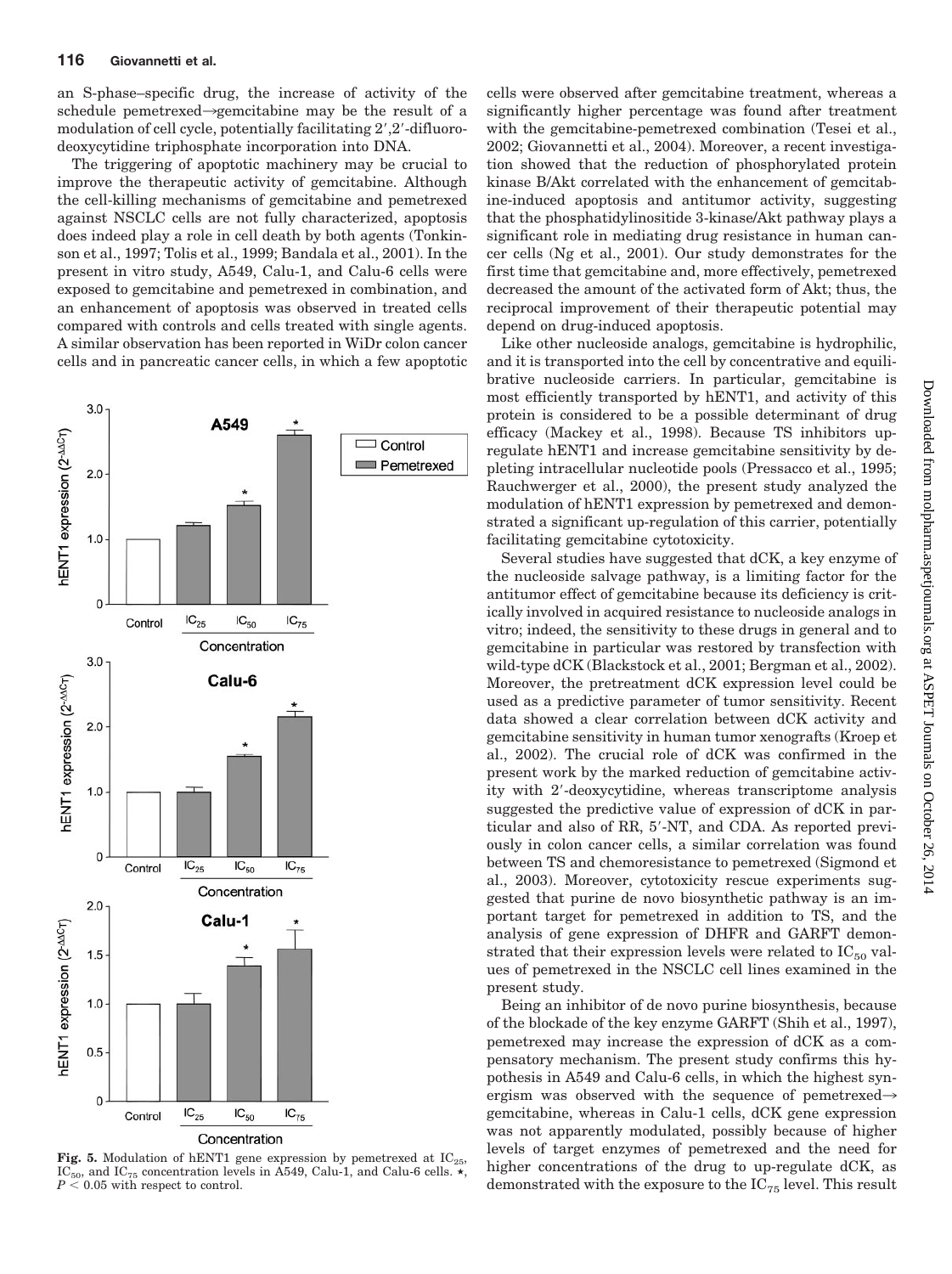is in agreement with those of a previous study which indicated that inhibitors of DNA biosynthesis widely differ in their stimulatory effect on dCK, and there are also "responsive" and "nonresponsive" cells with respect to dCK activation (Spasokoukotskaja et al., 1999). Moreover, PCR analysis of cells exposed to different concentrations of drug combinations revealed a good relationship between modulation of dCK gene expression and the type of drug interaction. Gemcitabine-pemetrexed combinations at concentrations resulting in synergistic drug interaction  $(IC_{50}$  levels) increased dCK expression in all cell lines. On the contrary, dCK gene expression was not significantly modulated in Calu-6 and Calu-1 cells in conditions of drug antagonism (0.25 effect level). Therefore, enhancement of hENT1 and dCK expression by pemetrexed in the sequence pemetrexed $\rightarrow$ gemcitabine strongly supports this combination, with upregulation of key genes dCK-hENT1 being a marker of their synergistic interaction.

The present in vitro experimental findings also suggest that the pharmacogenetic profiling may contribute to the

assessment of tumor-cell response to gemcitabine and pemetrexed. In particular, A549 sensitivity could be explained by the favorable dCK/RR ratio, as shown in pancreatic cancer cell lines (Giovannetti et al., 2004), particularly for the low levels of the target RR, as well as of TS, DHFR, and GARFT, whereas the lower sensitivity of Calu-1 cells could be dependent on increased activity of the gemcitabine catabolic pathway and high levels of pemetrexed targets. Moreover, enhancement of hENT1 and dCK expression by pemetrexed could be responsible, at least in part, for the synergistic interaction obtained with the sequential exposure to gemcitabine in NSCLC cell lines, thus underlying the importance of modulation of gene expression for rational development of cytotoxic drug combinations.

In conclusion, several factors involving the modulation of cell cycle, the induction of apoptosis, and expression of critical genes involved in drug activity may contribute to the synergistic effect between gemcitabine and pemetrexed against in vitro models of lung cancer. Although the extrapolation of in vitro data to the in vivo setting should be con-

> **Fig. 6.** Modulation of dCK expression by pemetrexed  $(IC_{50}$  and  $IC_{75}$  levels) in comparison with controls in A549, Calu-1, and Calu-6 cells. Columns, mean values obtained from two independent experiments; bars, S.E.  $\star$ ,  $P < 0.05$  with respect to con-



TABLE 5

 $2.5$ 

Effects of gemcitabine-pemetrexed combinations on dCK and hENT1 gene expression of NSCLC cell lines

The amount of target gene, normalized to GAPDH and relative to the calibrator (untreated control cells), is given as  $2^{-\Delta\Delta C}$ .

| <b>Effect Levels</b> | Treatments             | dCK      | hENT <sub>1</sub> |
|----------------------|------------------------|----------|-------------------|
| A549 Cells           |                        |          |                   |
|                      | Control                | 1.00     | 1.00              |
| 0.25                 | Gemcitabine-pemetrexed | 1.37     | 1.38              |
| 0.25                 | Pemetrexed-gemcitabine | 1.42     | 1.51              |
| 0.50                 | Gemcitabine-pemetrexed | 1.45     | 2.80              |
| 0.50                 | Pemetrexed-gemcitabine | 3.01     | 3.19              |
| Calu-1 Cells         |                        |          |                   |
|                      | Control                | 1.00     | 1.00              |
| 0.25                 | Gemcitabine-pemetrexed | 1.05     | 1.42              |
| 0.25                 | Pemetrexed-gemcitabine | 1.12     | 1.38              |
| 0.50                 | Gemcitabine-pemetrexed | 1.37     | 1.36              |
| 0.50                 | Pemetrexed-gemcitabine | 1.59     | 1.73              |
| Calu-6 Cells         |                        |          |                   |
|                      | Control                | 1.00     | 1.00              |
| 0.25                 | Gemcitabine-pemetrexed | 0.93     | 1.54              |
| 0.25                 | Pemetrexed-gemcitabine | 1.07     | 1.66              |
| 0.50                 | Gemcitabine-pemetrexed | 1.87     | 1.80              |
| 0.50                 | Pemetrexed-gemcitabine | $1.95\,$ | 2.02              |

Calu-1

## TABLE 6

Effects of pemetrexed, at  $IC_{50}$  level, on dCK and hENT1 gene expression of NSCLC cell lines 6,12, 24, and 48 h after the end of treatment

trol.

The amount of target gene, normalized to GAPDH and relative to the calibrator (untreated control cells), is given as  $2^{-\Delta\Delta CT}$ .

| Times           | dCK  | hENT1 |
|-----------------|------|-------|
| A549 Cells      |      |       |
| 6h              | 1.24 | 1.11  |
| 12 <sub>h</sub> | 1.52 | 1.78  |
| 24h             | 1.92 | 1.52  |
| 48 h            | 1.97 | 1.29  |
| Calu-1 Cells    |      |       |
| 6h              | 0.76 | 1.31  |
| 12 <sub>h</sub> | 0.95 | 1.34  |
| 24h             | 0.87 | 1.39  |
| 48 h            | 1.01 | 1.71  |
| Calu-6 Cells    |      |       |
| 6h              | 0.51 | 1.18  |
| 12 <sub>h</sub> | 1.77 | 1.51  |
| 24 <sub>h</sub> | 1.41 | 1.51  |
| 48 h            | 2.12 | 0.76  |
|                 |      |       |